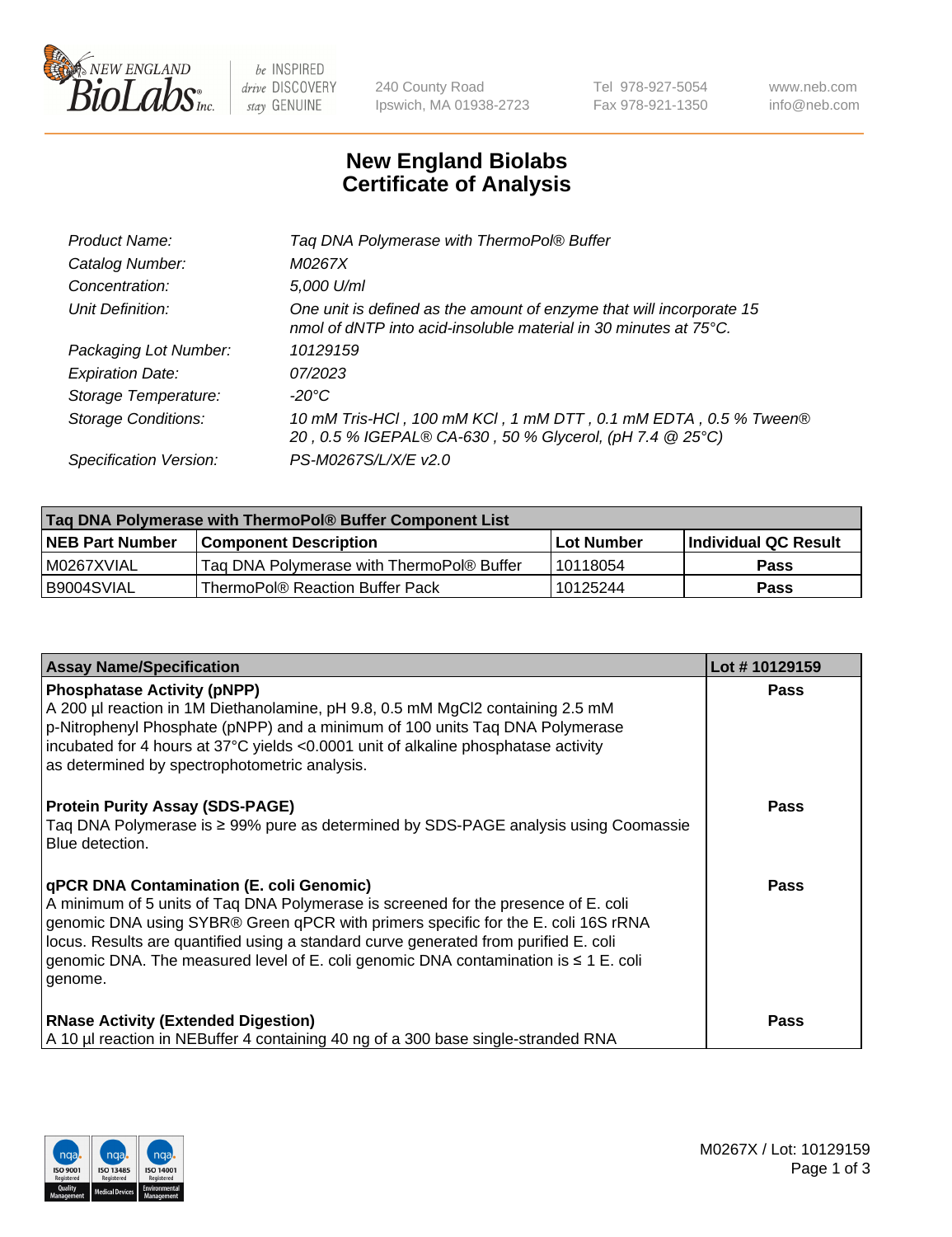

be INSPIRED drive DISCOVERY stay GENUINE

240 County Road Ipswich, MA 01938-2723 Tel 978-927-5054 Fax 978-921-1350

www.neb.com info@neb.com

| <b>Assay Name/Specification</b>                                                                                                                                                                                                                                                                                                                                              | Lot #10129159 |
|------------------------------------------------------------------------------------------------------------------------------------------------------------------------------------------------------------------------------------------------------------------------------------------------------------------------------------------------------------------------------|---------------|
| and a minimum of 1 µl of Taq DNA Polymerase is incubated at 37°C. After incubation<br>for 16 hours, >90% of the substrate RNA remains intact as determined by gel<br>electrophoresis using fluorescent detection.                                                                                                                                                            |               |
| <b>Endonuclease Activity (Nicking)</b><br>A 50 µl reaction in ThermoPol® Reaction Buffer containing 1 µg of supercoiled<br>PhiX174 DNA and a minimum of 20 units of Taq DNA Polymerase incubated for 4 hours at<br>37°C and 75°C results in <10% conversion to the nicked form as determined by agarose<br>gel electrophoresis.                                              | Pass          |
| <b>Non-Specific DNase Activity (16 Hour)</b><br>A 50 µl reaction in NEBuffer 2 containing 1 µg of T3 or T7 DNA in addition to a<br>reaction containing Lambda-HindIII DNA and a minimum of 5 units of Taq DNA<br>Polymerase incubated for 16 hours at 37°C results in a DNA pattern free of<br>detectable nuclease degradation as determined by agarose gel electrophoresis. | Pass          |
| PCR Amplification (5.0 kb Lambda DNA)<br>A 50 µl reaction in ThermoPol® Reaction Buffer in the presence of 200 µM dNTPs and<br>0.2 µM primers containing 5 ng Lambda DNA with 1.25 units of Tag DNA Polymerase for<br>25 cycles of PCR amplification results in the expected 5.0 kb product.                                                                                 | Pass          |
| Single Stranded DNase Activity (FAM-Labeled Oligo)<br>A 50 µl reaction in ThermoPol® Reaction Buffer containing a 10 nM solution of a<br>fluorescent internal labeled oligonucleotide and a minimum of 25 units of Taq DNA<br>Polymerase incubated for 30 minutes at 37°C and 75°C yields <10% degradation as<br>determined by capillary electrophoresis.                    | Pass          |

This product has been tested and shown to be in compliance with all specifications.

One or more products referenced in this document may be covered by a 3rd-party trademark. Please visit <www.neb.com/trademarks>for additional information.